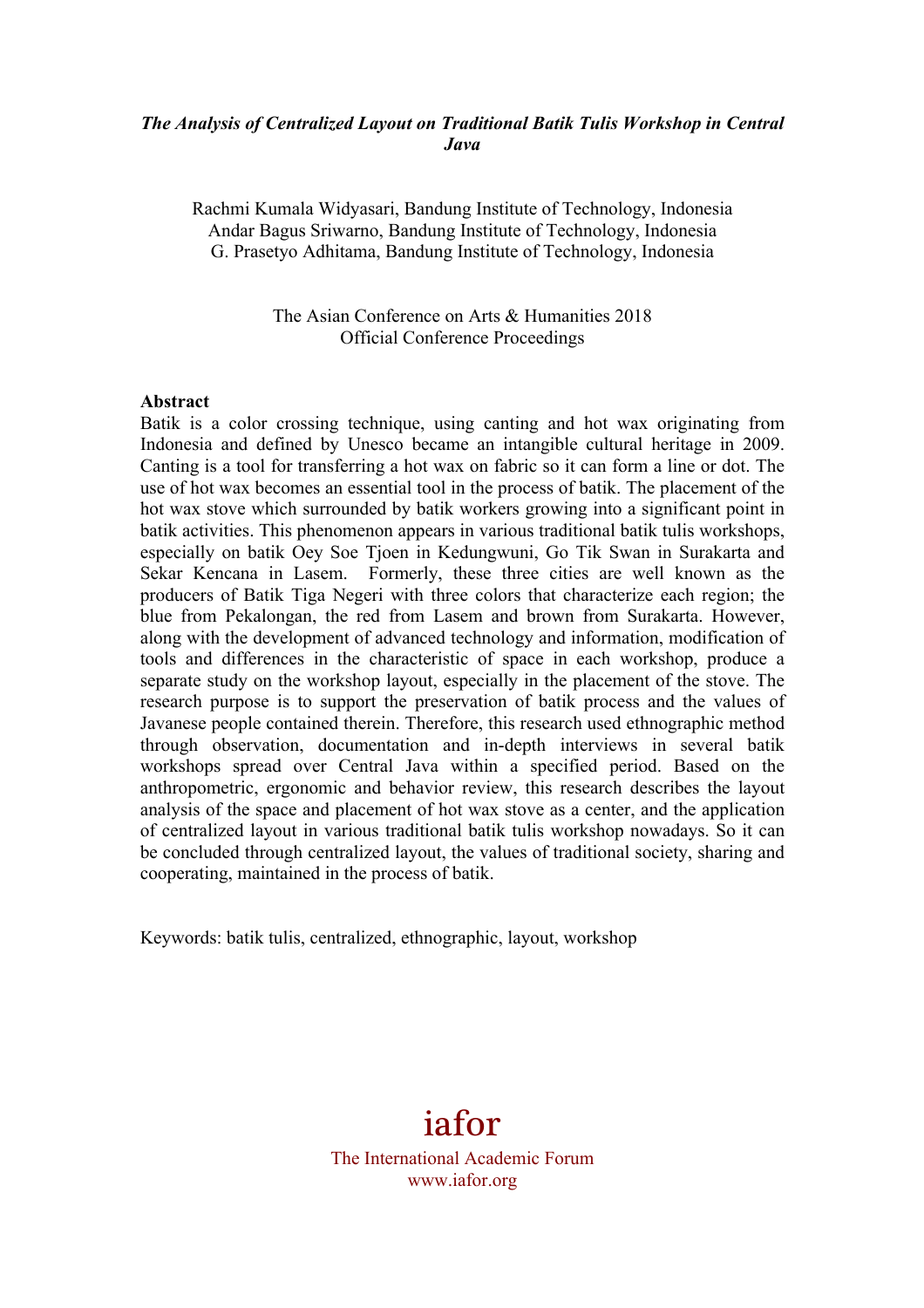#### **Introduction**

Batik tulis is one of the high cultures of the famous Javanese society to foreign countries. Batik which was initially a result of high culture and has sacred value in Java society inland or palace, gradually switch function become goods with the economic value in coastal Java community (Asa, 2014). The development of his motives also varies according to the acculturation of culture that occurs in each region. The city of Pekalongan and Lasem is a famous Batik Peranakan producing region in Indonesia, even in the world. Batik Peranakan is batik produced by batik house owned by Chinese Javanese descent. However, in the production process, the batik still dominated by native Javanese descendants.

Until today there is still much debate about the origin of Batik Tiga Negeri. However, which became the belief of the people, especially the batik artisan on the north coast of Java, that Batik Tiga Negeri is the batik that the coloring process is done in three different areas that have a distinctive color in each respectively (Malagina, 2018). The blue color (indigo) is a distinctive color of the Pekalongan area, the red color of the Lasem area and the brown or sogan color of the Solo area, and all located in Central Java Province. History records that the Tjoa family of Solo was the first batik workshop that produces Batik Tiga Negeri, with the first red coloring stamps from the Lasem area (Malagina, 2018). The exchange color is because there is a kinship relation between the Tjoa family with batik artisan at Rembang area, north coast of Java. However, now batik house that produces Batik Tiga Negeri rarely found.

Batik Oey Soe Tjoen, Go Tik Swan, and Sekar Kencana is a batik workshop owned by Chinese Javanese descendants. Oey Soe Tjoen batik workshop located in Kedungwuni, Pekalongan, is now managed by Widianti Widjaja as the third generation of Oey Soe Tjoen. Batik Oey Soe Tjoen is famous for its unique, distinctive motifs and coloring of Peranakan batik making it known as the Indonesian Batik Peranakan Ambassador (Liong, 2014). Until now, this batik workshop still retains the motif and process of batik traditionally as batik Oey Soe Tjoen produced since the beginning. Go Tik Swan batik workshop located in the Surakarta or Solo area, is now managed by Mr. Suwarno. Go Tik Swan was commissioned by the first President of the Republic of Indonesia, Ir. Soekarno to make Batik Indonesia, which is included in the government propaganda at that time to create the Indonesian identity of Bhineka Tunggal Ika, or Unity in Diversity (Rustopo, 2008). Therefore, Batik Indonesia combines the motifs and colors of batik inland or palace with coastal batik. Until now, batik house Go Tik Swan is still producing Batik Indonesia with workshops that have been reorganized so that more efficient and productive. Sekar Kencana batik workshop located in Lasem area, Rembang district, owned and managed by Mr. Sigit Wicaksono who is a descendant of Javanese Tionghoa with the original name of Njoo Tjoen Hian. Batik workshop that produces Lasem motif combined with Chinese characters that have a specific meaning make this batik called as Batik Acculturation. Batik Sekar Kencana located in Babagan village occupies the house with colonial architecture with typical space layout of Peranakan society, as a residence as well as batik workshop for eight generations.

The three batik workshops are located in different areas with different types of buildings, reminiscent of the vernacular architecture. Although the workshop of batik work is the same as a residence as well as a place of business, some differences are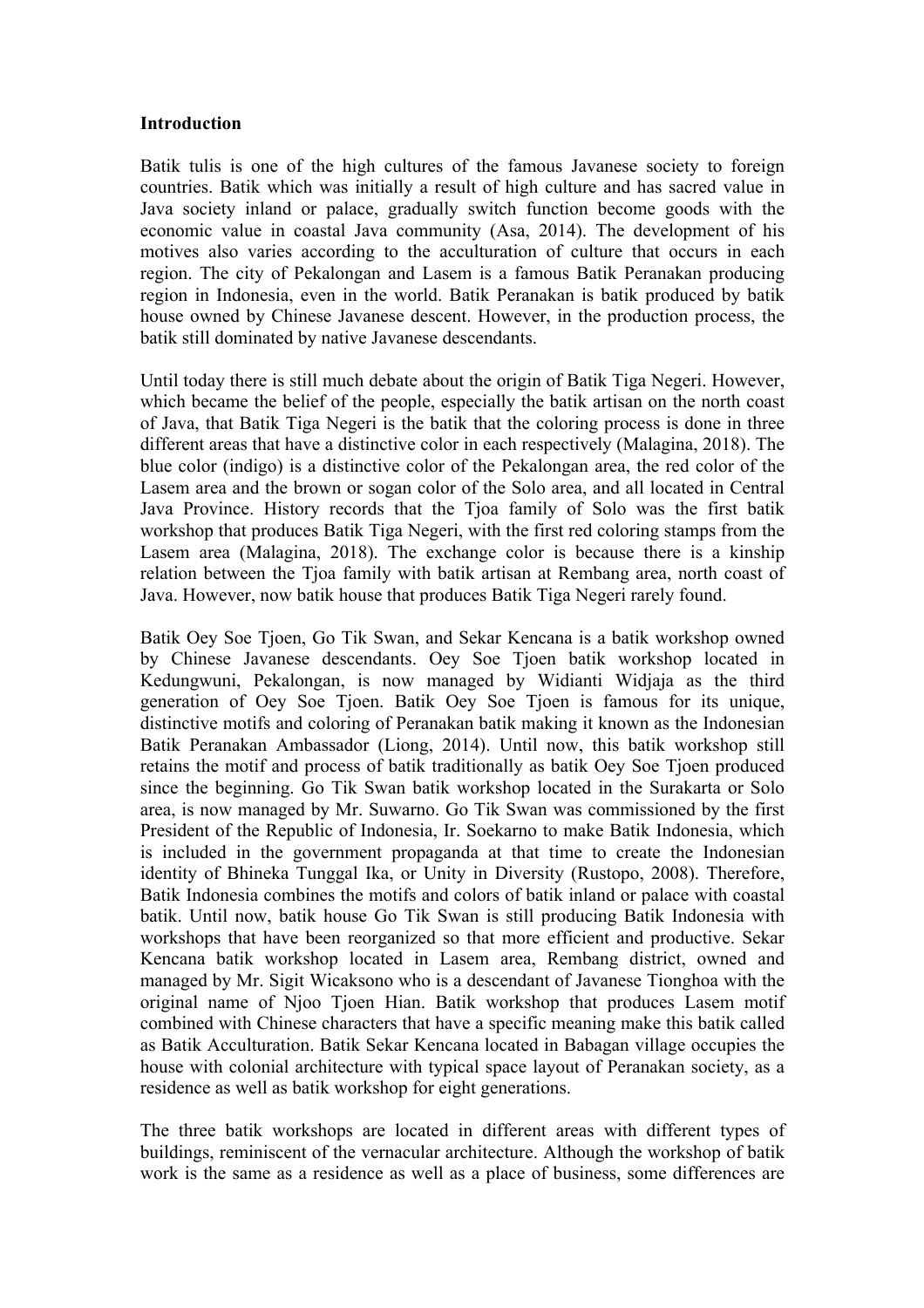influenced by behavior and geographical conditions in coastal areas and inland areas. In the world of vernacular architecture, climate influences habits, customs, and human needs, so that the shape of the building becomes the result of acclimatization to the climate itself (Idham, 2016). Similarities and differences in shape and arrangement are also evident in the layout of the space and the layout of the furniture.

Although these three batik workshops lie in different geographical and climatic conditions with different types of buildings, there are similarities in layout patterns on workstation canting. The centralized layout has long been encountered in a group of batik artisan with the canting process area. This centralized pattern is composed of batik artisans that surround the stove, thus forming a specific working area. The stove as a midpoint plays a vital role in the canting process. However, research that attempts to reveal the relationship between the centralized layout and the values that exist in a society, especially a batik, is insufficient. Therefore, this study aims to analyze the factors that affect the layout of workspace and batik equipment in the workstation of canting in the traditional batik workshop, and how it relates to the values of the community.

### **Methods**

This research uses ethnographic approach through direct observation on batik workshops located in Central Java. This observation includes observation of behavior, observation of space and observation of batik process in the workshop. Interviews with batik homeowners and batik makers were also made to obtain in-depth information. These observations and interviews are then documented in visual, audio and audio-visual form. Observation space presented in the form of drawings workshop space which is then combined with observations of batik behavior.

The object of research in this case study is the batik involved in the canting process. Observations on the canting process done in a workstation include how the interaction of the batik with each other and the relationship between batik with space and tools used in this process.

# • **Data Collecting**

This research begins by collecting data from batik workshop as follows:

### **1. Batik Oey Soe Tjoen Workshop**

Data collection at Oey Soe Tjoen batik workshop is done in several stages. Oey Soe Tjoen batik workshop located in Kedungwuni subdistrict south of Pekalongan city. This building has three functions, namely residential, retail and batik workshop. Batik workshop occupies a space located in the rear area of the main building. The building has vernacular architecture, grow and change according to the needs of its inhabitants.

Interview conducted by Widianti Widjaja as the owner of Peranakan batik workshop as well as to three batik artisans who works every day in this batik workshop, both in canting process and immersion process. Observation of space and behavior of batik artisans is done directly and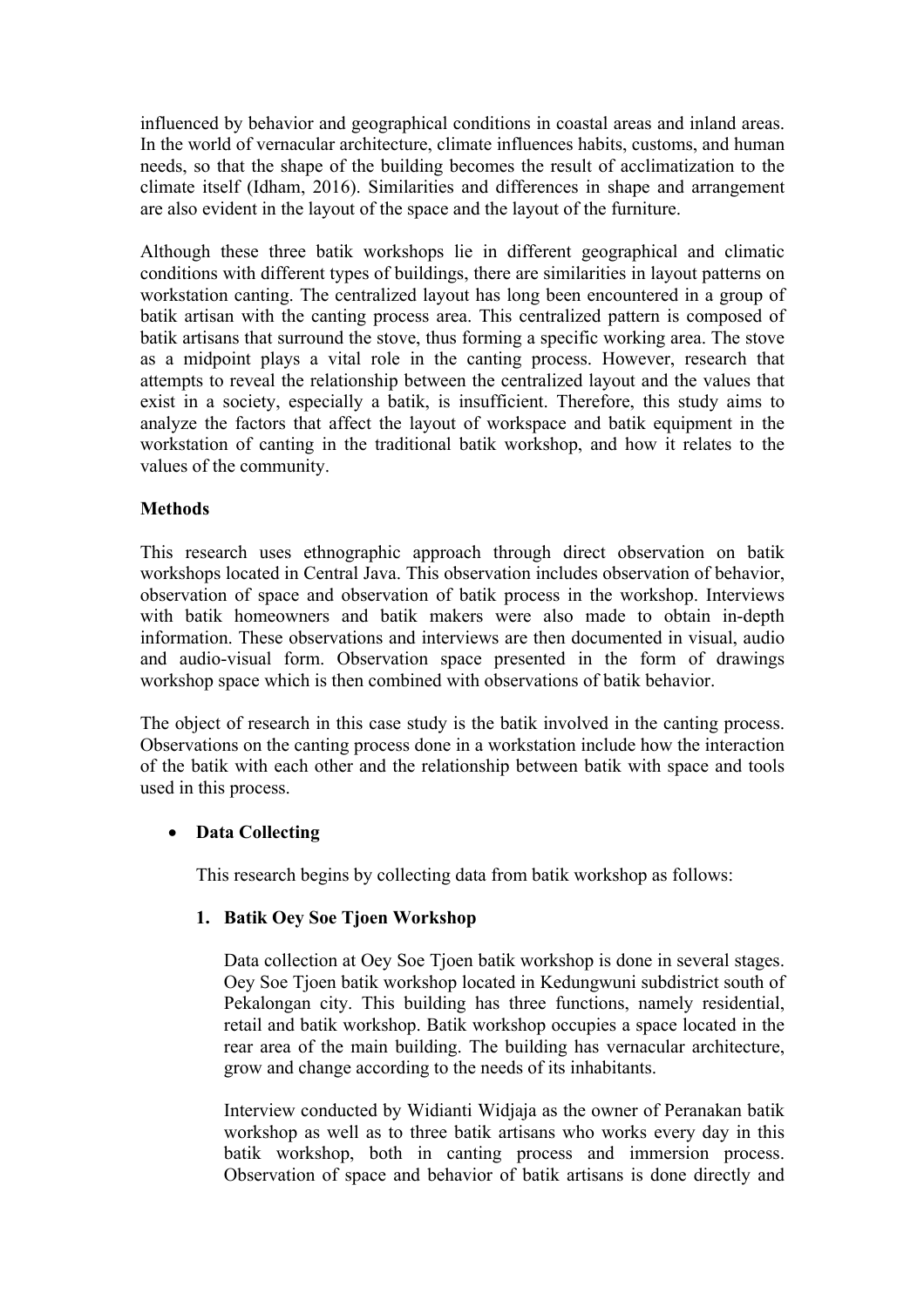through micro-motion study. Three cameras are placed at three different points with three different functions. The first camera is a camera that detects gesture changes in detail, resulting in a visual recording (photo). The second camera is a camera that works to detect motion and changes in batik artisan and her response to the tools used in the workstation. The third camera is a camera that captures all activities in a workshop with 360 degrees point of view with time elapse mode. With micro-motion study, the method is expected researchers in paying attention to the object of research with more detail.

The canting workstation located at the rear of the building occupies a closed space with wide openings on the wall, either windows or doors. Supported by a high enough ceiling, making the air circulation is good enough to avoid the heat of space. This workstation is flexible, where the equipment used can be quickly moved to suit the needs. In a workstation, usually it can accommodate up to three batik artisans, but at the last time of data retrieval, the workstation is only used by one batik artisan with a long table that used for correcting and re-checking the fabric before it proceeds to the immersion process.



Figure 1. The collecting process of visual and audio visual data on canting workstation at batik Oey Soe Tjoen workshop.

### **2. Batik Go Tik Swan Workshop**

**3.**

Data collection at batik Go Tik Swan is done in a short period. Based on consideration of data retrieval from previous batik workshop then got a sufficient time to collect data from a case study object. Batik Go Tik Swan workshop is located in the middle of Surakarta city and is still included in Surakarta Keraton area. Go Tik Swan who is a descendant of Peranakan Java Tionghoa had received the assignment from the first President of the Republic of Indonesia, Soekarno, to make Batik Indonesia. Batik Indonesia designed by Go Tik Swan combines Batik Keraton style with Batik Pesisiran to be a style of batik that reflects Indonesia.

Interview conducted by Mr. and Mrs. Suwarno as heir as well as manager of batik Go Tik Swan today, as well as to a group of batik artisan in a canting workstation. Workstation canting A is one of two workstation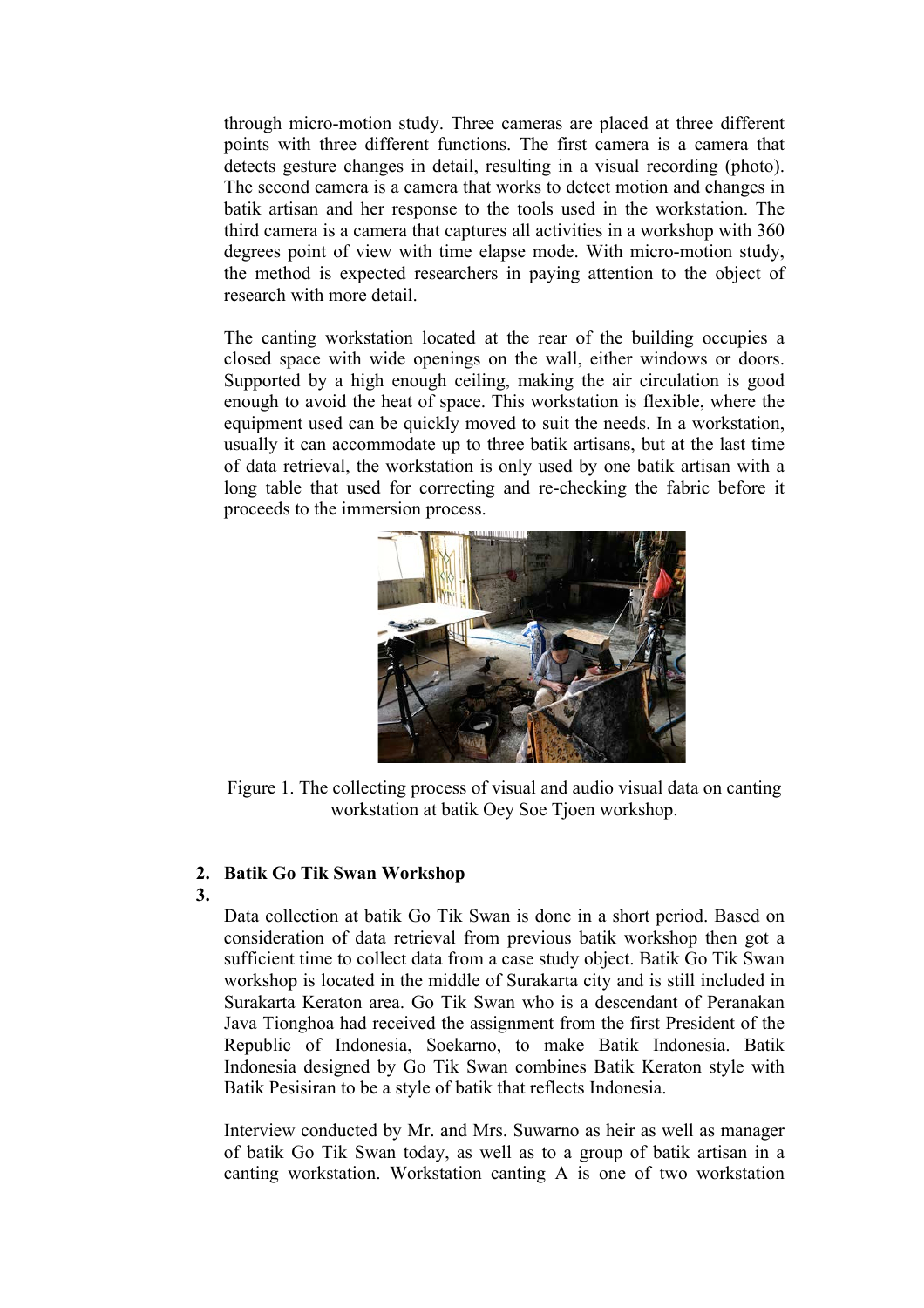canting founded in this batik workshop. In workstation canting A there are five batik artisans whom each have different work. The more detail the work, the smaller the size of canting used. All batik in this workstation using gawangan, dingklik and canting in doing his job. Observation of space and behavior of batik artisans is done directly and through micromotion study method. Data collection uses three cameras placed on three different points. The first camera is a camera used to capture the activities of batik closely in the workstation. The second camera is a 360 degrees camera that was visually recording with time elapse mode workstation atmosphere, circulation and batik behavior. The third camera is a camera that records audio-visual within the workstation and its relation to other workspaces. Through this third camera can also be taken data about the movement of sunlight, falling shadows and weather changes around the workstation.

Batik workshop area located at the rear building that serves as a residential, workshop and retail batik, workshop and museums of keris and other antique collections. The canting workstation is in the front area of the batik workshop. The workstation is divided into two semi-open pendopo building with walls on the right and left. The data were taken on the first workstation canting, located on the front area, adjacent to batik workshop with joglo as entertainment space.



Figure 2. The collecting process of visual and audio visual data on canting workstation at batik Go Tik Swan workshop.

### **4. Batik Sekar Kencana workshop**

Observations on batik artisan behavior and spatial data retrieval at Sekar Kencana batik house were done in sufficient time. Sekar Kencana batik workshop occupies a cultural heritage colonial-style building that has been occupied for nine generations. Mr. Sigit Wicaksana is the eighth generation of Sekar Kencana batik. As in general Dutch colonial buildings, this batik workshop has a clear space organization. The building that serves as a dwelling and batik workshop area surrounds the center space with a living room that serves as an altar for worship the ancestors.

Interviews and observations were made to Mr. Sigit Wicaksono as owner and manager of batik Sekar Kencana and to batik artisans who are in the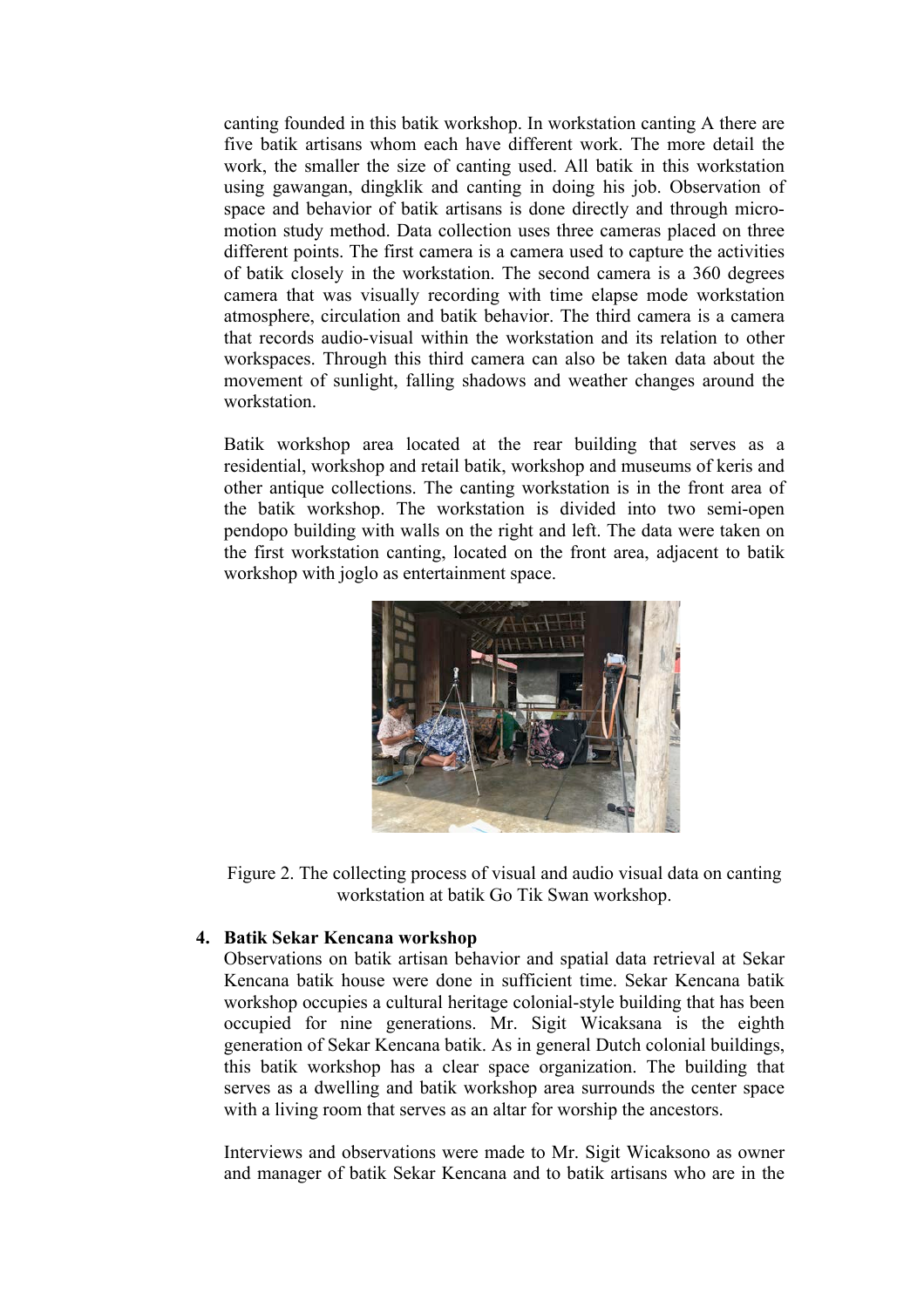canting workstation. The batik workshop area is on the right and rear of the building, while the dwelling is on the left side of the building. The living room in the middle serves to connect these two different functions.

The canting workstation which located to the right of the building is a semi-open space area and supported by grid-shaped columns. This wide canting area can accommodate several groups of batik artisan and directly adjacent to the immersion process. Of the three batik workshops used as research objects, Sekar Kencana batik which has the most number of batik artisans, and positively affects the workspace both in workstation canting and its relationship with other batik process area. The more workers involved in a workstation canting, the more space it needs.



Figure 3. The collecting process of visual data on canting workstation at batik Sekar Kencana workshop.

### • **Limit and object of Research**

For further details, it is necessary to limit and scope the object in the study, as illustrated below:



Figure 4. Limit and object of research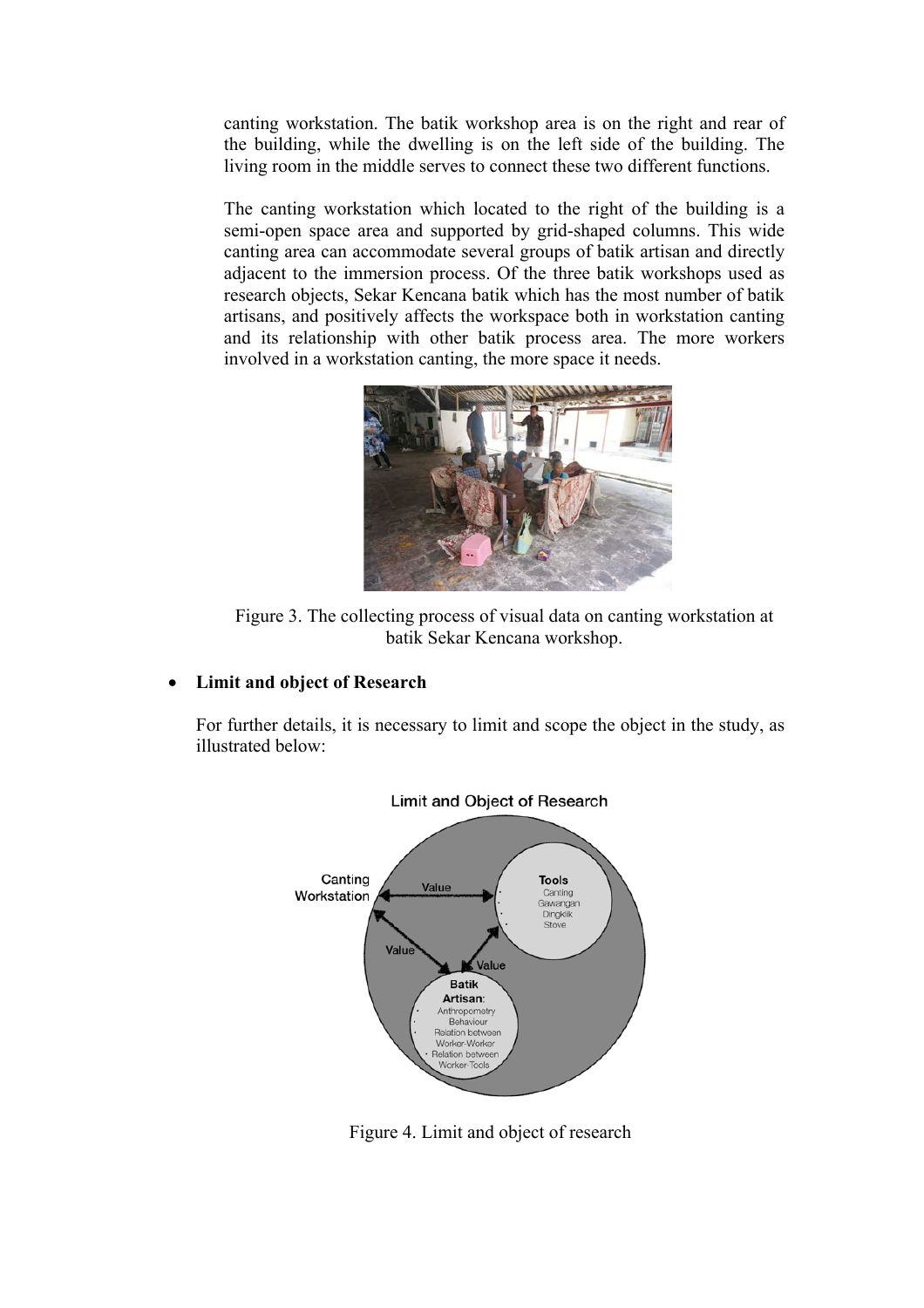## • **Data Analysis**

The visual and audio-visual data has been collected and then exposed in the form of photo and plot drawing as well as the layout canting workstation canting area in the three batik workshop that became the object of research. The layout drawing then used to mapped data observation of batik behavior in spatial. The results of this spatial and behavioral mapping relationships are then analyzed.

## • **Data Verification**

The data have been analyzed and then verified by interviewing the batik artisan and business owners about the canting process and the space used in the process in each workshop. The results of the analysis are also processed by using the theories of Javanese culture, Peranakan and spatial theory of traditional and vernacular.

### **Results**

After going through the stage of data analysis and verification, the research results are described in the following stages:

### • **Batik Oey Soe Tjoen workshop**

Batik Oey Soe Tjoen workshop has several batik making areas covering the whole process of batik from start to finish. Workstation canting is located at the rear of the building, right next to exit and entrance access from the building to the outside of the house. Workstation canting is flexible, can change the layout depends on the number of batik artisans that work therein. The centralized layout is evident when the three-to-four batik artisans do the canting process by encircling the stove as its center. With this layout arrangement, the batik artisan indirectly creates a grouping arrangement by sharing the hot wax used for the canting process, working together to keep the canting process running correctly.



Figure 5. The Oey Soe Tjoen workshop situation in canting and drying process. The batik artisan works in group, making the spesific layout with stove as a center.

The work of canting in the Oey Soe Tjoen workshop is also not too timebound. Most of the workers are batik artisan who has worked for dozens of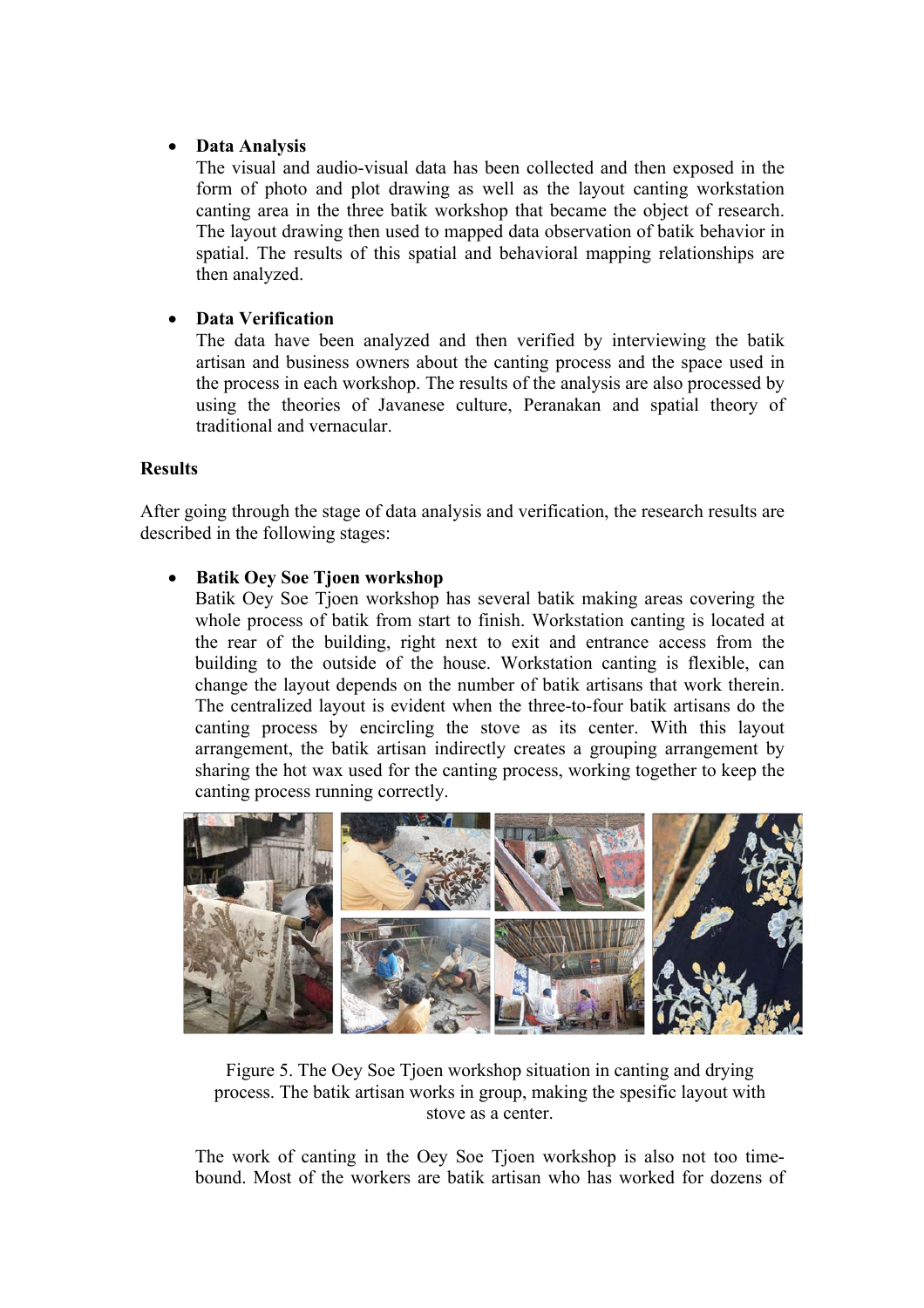years. Close kinship relationship is also reflected from the communication created both verbally and non verbally in workstation canting, with the distance between the batik artisan is close enough, resulting in them to exchange information more quickly. Of course, the distance created depends on the number of batik artisans involved in a workstation, the width of the gawangan and fabric and also the space batik artisan used to reach to the stove for hot wax as an essential tool in the canting process.

### • **Batik Go Tik Swan workshop**

Batik Go Tik Swan workshop is a well-designed batik workshop with specific space restrictions. Batik workshop is located in the rear area of the building. It consists of several separate buildings by the function and process of batik Go Tik Swan. This workshop has rearrangement process several times. Inspired by Balinese architecture, the owners adapted the traditional Balinese buildings in this workshop. The result is some semi-open buildings with different functions. Workstation canting is located in front of workshop area. By using a free-standing wall on the east and west side, it is expected to control the air flow and natural lighting on this workstation.



Figure 6. The Go Tik Swan workshop situation in canting and drying process. The patio in dwelling area was designed by Soekarno, as a gift to Go Tik Swan.

The batik artisan makes sitting arrangement around the stove that contains the hot wax. In this canting workstation, there are five batik artisans aged variation from the thirties to fifties. They are already working from a young age. Although there are differences in age, the kinship is still felt here. They even had lunch breaks in their seats, talking and joking. The arrangement of gawangan and stool or small seat in such a way, making the distance created between the batik artisans close enough so that the working atmosphere was warm and full of kinship.

### • **Batik Sekar Kencana workshop**

Batik Sekar Kencana workshop entered in the category of the small part of traditional batik workshop that occupies the historic building and still well maintained. This colonial with Peranakan taste building puts the central space as the living room as well as the altar room. Batik workshop is on the right and back of the building. Workstation canting is located in a vast semi-open area, to accommodate two or more canting groups. In each group, there are three to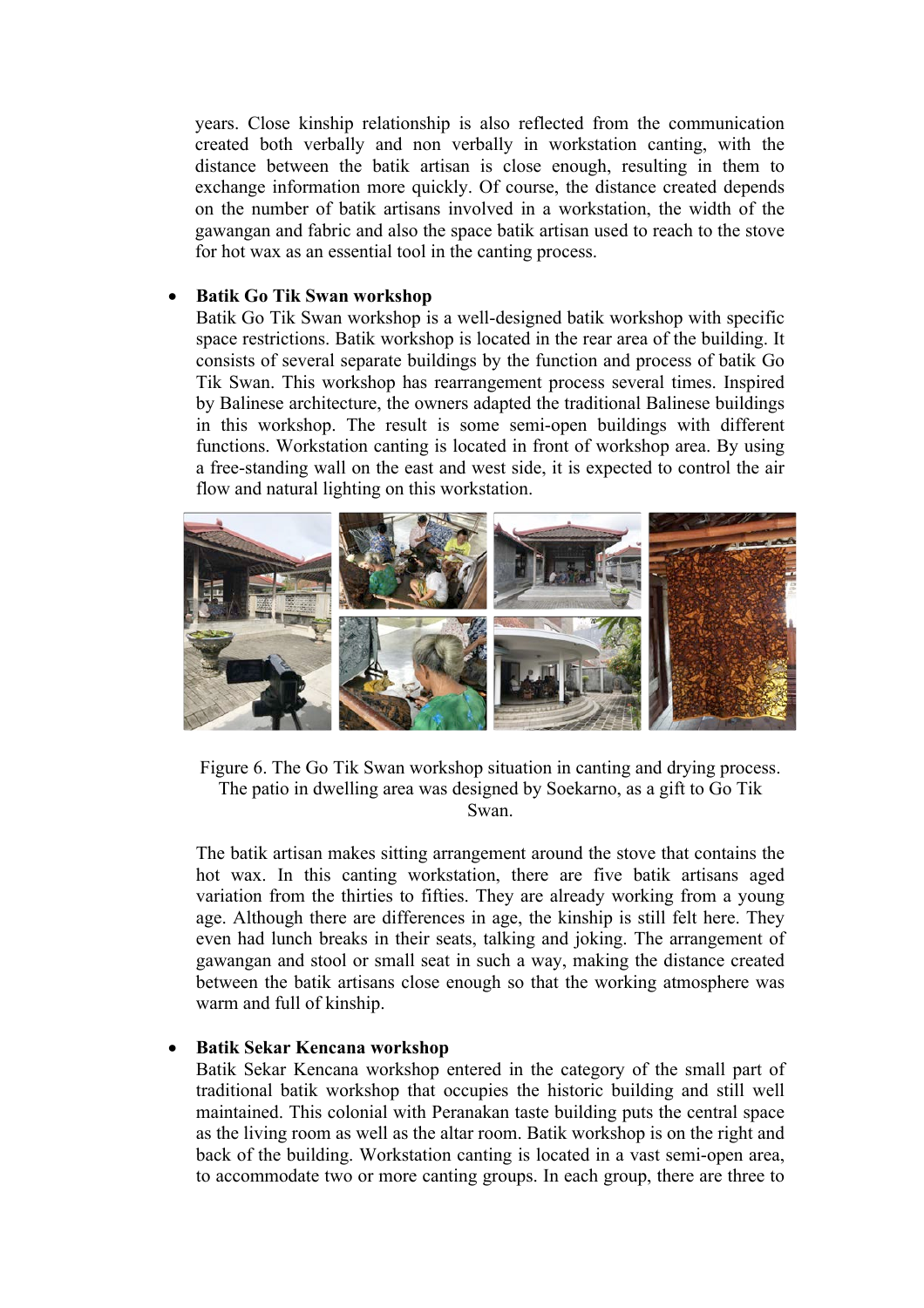six batik artisans who sit in a centralized layout around the stove that contains hot wax.

Each canting workstation consists of different types of work. One group did the detail work using a small canting, while the other group used mediumsized canting for outline work. The group of batik artisan depends on the type of work. Extensive workshops also allow for the circulation and direct link between canting process and coloring process that are adjacent to each other. Same with other workshops, workstation canting in this workshop was also able to help improve the sense of sharing and cooperation through the arrangement of the seating layout.



Figure 7. The Sekar Kencana workshop situation in the canting area. The altar as a centre space, connecting the dweeling and the workshop area.

# **Conclusion**

The existence of traditional batik tulis is threatened by several factors, among others is a long process of making. Regeneration of batik artisan and the new technology of batik printing also worsen this situation. The canting process included in the core process of batik. The process of placing the hot wax on fabric by using canting, in fact not only be part of a production process alone. From the centered seating arrangement, with the stove as its core, it can be concluded that the centralized layout in the workstation canting can strengthen and preserve the traditional values of Javanese people, especially Javanese Peranakan that is sharing and cooperating to the present.

Therefore, the traditional batik tulis process needs to be preserved, because it is clear from a piece of batik reflects the tolerance and acculturation of high culture. So preserving batik means also preserving the values of good traditional culture for generations to come, such as sharing and cooperating.